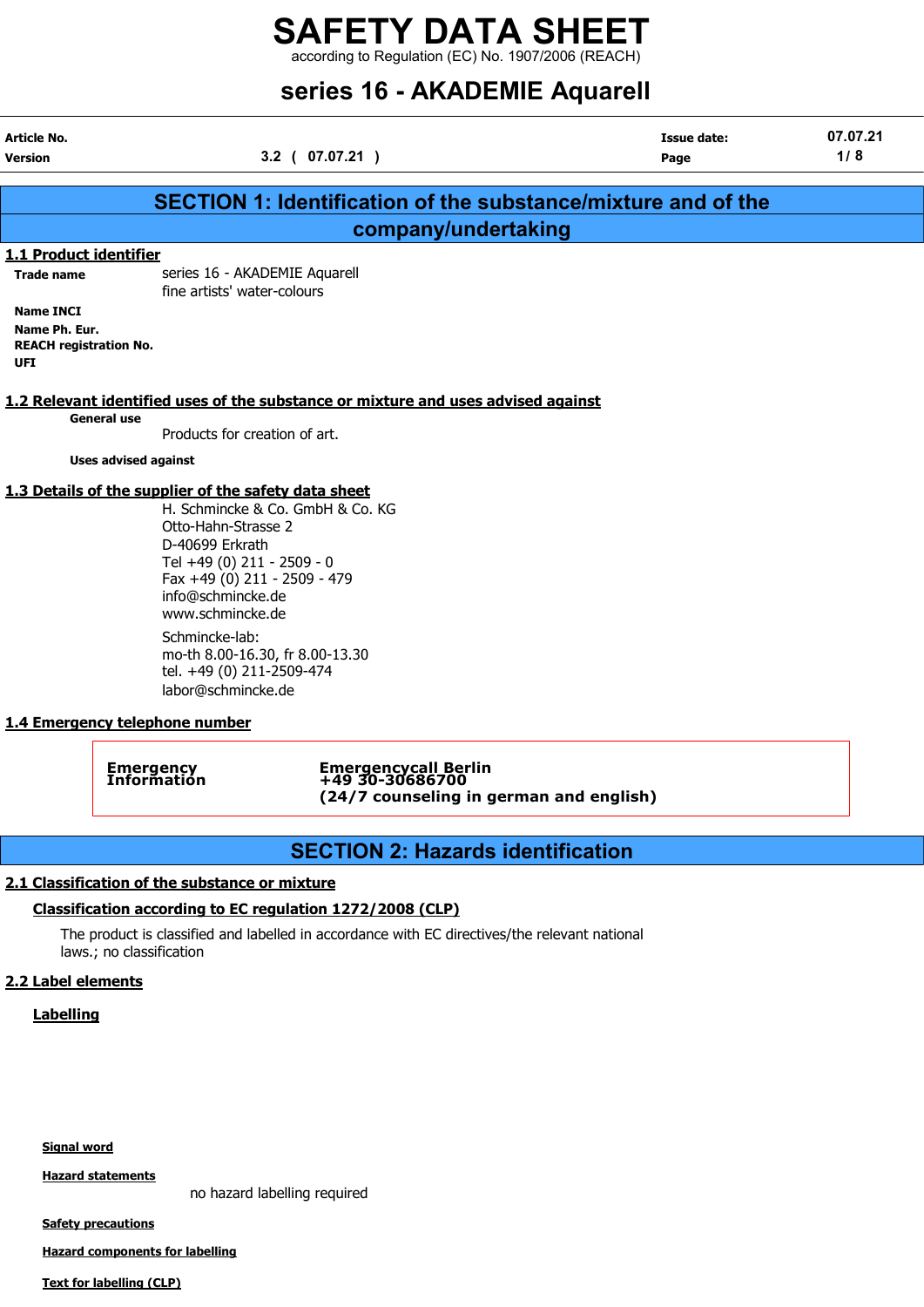according to Regulation (EC) No. 1907/2006 (REACH)

# series 16 - AKADEMIE Aquarell

| Article No. |                 | Issue date: | 07.07.21 |
|-------------|-----------------|-------------|----------|
| Version     | 07.07.21<br>3.2 | Page        | 218      |

Contains biocidal products. Contains BIT, CIT, MIT, OIT: May produce an allergic reaction. Full text of biocides: see section 16.

## 2.3 Other hazards

SECTION 3: Composition/information on ingredients

## 3.1 Substances

Chemical characterisation

pigment gum arabic **Water** CAS-Number EINECS / ELINCS / NLP EU index number Customs tariff number REACH registration No. RTECS-no. Hazchem-Code CI-Number

## 3.2 Mixtures

## Additional information

annex

# SECTION 4: First aid measures

## 4.1 Description of first aid measures

#### General information

Handle in accordance with good industrial hygiene and safety practice. When using do not eat, drink, smoke, sniff.

## In case of inhalation

No special measures are required. Seek medical treatment in case of troubles.

# In case of skin contact

Thoroughly wash skin with soap and water. Seek medical attention if irritation persists.

# After eye contact

In case of contact with eyes, rinse immediately with plenty of flowing water for 10 to 15 minutes holding eyelids apart. Seek medical attention if irritation persists.

# After swallowing

Rinse mouth immediately and drink plenty of water. Rinse mouth immediately and drink plenty of water.

# 4.2 Most important symptoms and effects, both acute and delayed

# 4.3 Indication of any immediate medical attention and special treatment needed

# SECTION 5: Firefighting measures

# 5.1 Extinguishing media

Suitable extinguishing media

Product is non-combustible. Extinguishing materials should therefore be selected according to surroundings.

# Extinguishing media which must not be used for safety reasons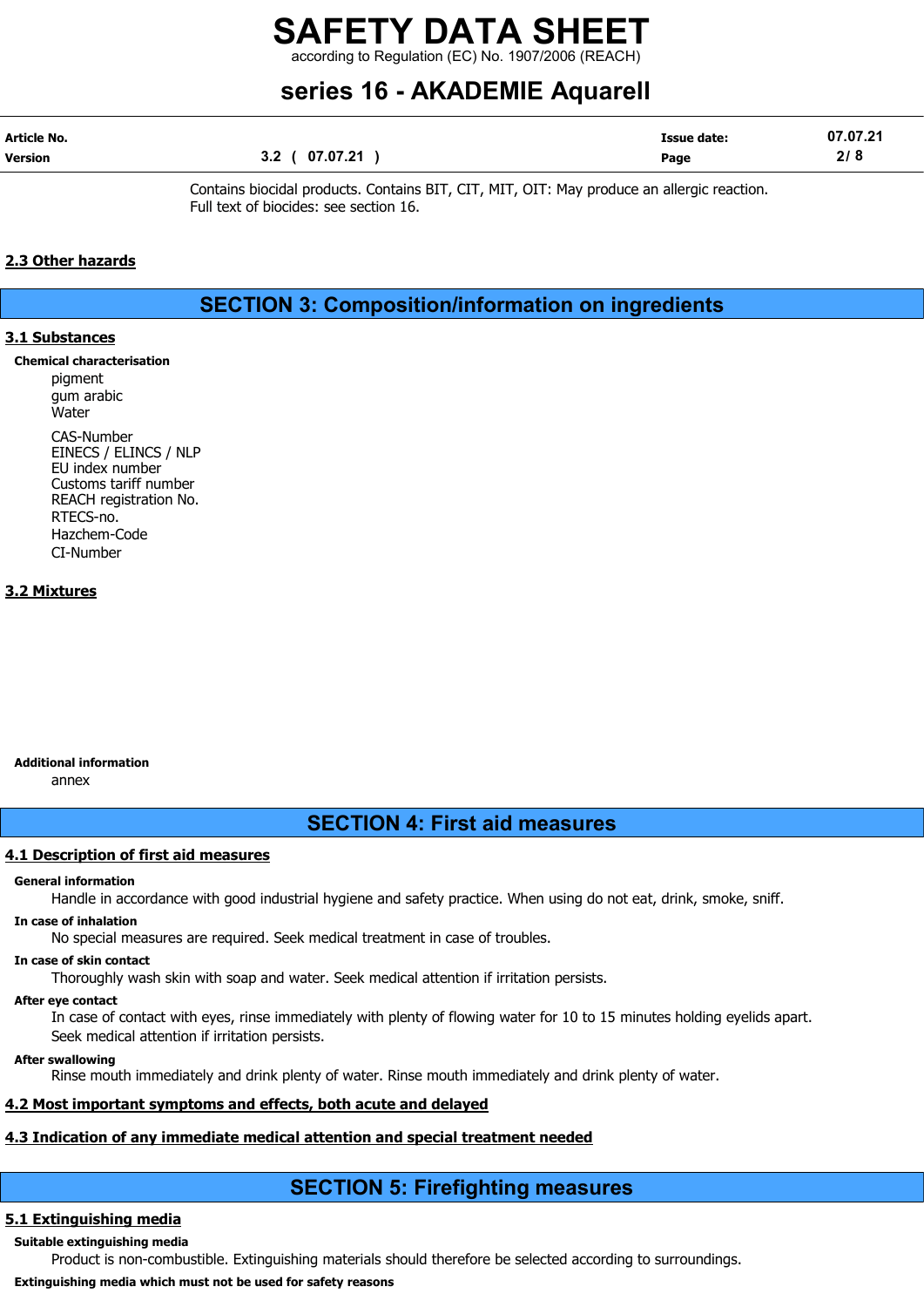according to Regulation (EC) No. 1907/2006 (REACH)

# series 16 - AKADEMIE Aquarell

| Article No. |                | <b>Issue date:</b> | 07.07.21 |
|-------------|----------------|--------------------|----------|
| Version     | 3.2 ( 07.07.21 | Page               | 3/8      |

#### 5.2 Special hazards arising from the substance or mixture

In case of fire may be liberated: Carbon monoxide and carbon dioxide

#### 5.3 Advice for firefighters

Special protective equipment for firefighters

Additional information

# SECTION 6: Accidental release measures

## 6.1 Personal precautions, protective equipment and emergency procedures

Avoid contact with skin, eyes, and clothing.

#### 6.2 environmental precautions

Discharge into the environment must be avoided.

#### 6.3 Methods and material for containment and cleaning up

Methods for cleaning up

Take up mechanically. Wash spill area with plenty of water.

Additional information

## 6.4 Reference to other sections

Dispose of waste according to applicable legislation. refer to section 13

# SECTION 7: Handling and storage

#### 7.1 Precautions for safe handling

#### Advices on safe handling

Handle in accordance with good industrial hygiene and safety practice.

#### Precautions against fire and explosion

#### 7.2 Conditions for safe storage, including any incompatibilities

Requirements for storerooms and containers Store at room temperature in a dry and well ventilated area.

Hints on joint storage Storage class Further details storage temperature: 5 - 30 °C, Protect from moisture contamination.

## 7.3 Specific end use(s)

No special measures necessary if stored and handled as prescribed.

# SECTION 8: Exposure controls/personal protection

# 8.1 Control parameters

# 8.2 Exposure controls

# Occupational exposure controls

Respiratory protection

With correct and proper use, and under normal conditions, breathing protection is not required.

Hand protection

Protect skin by using skin protective cream.

# Eye protection

No special measures are required.

## Body protection

No special handling advices are necessary.

# General protection and hygiene measures

Handle in accordance with good industrial hygiene and safety practice.

# SECTION 9: Physical and chemical properties

# 9.1 information on basic physical and chemical properties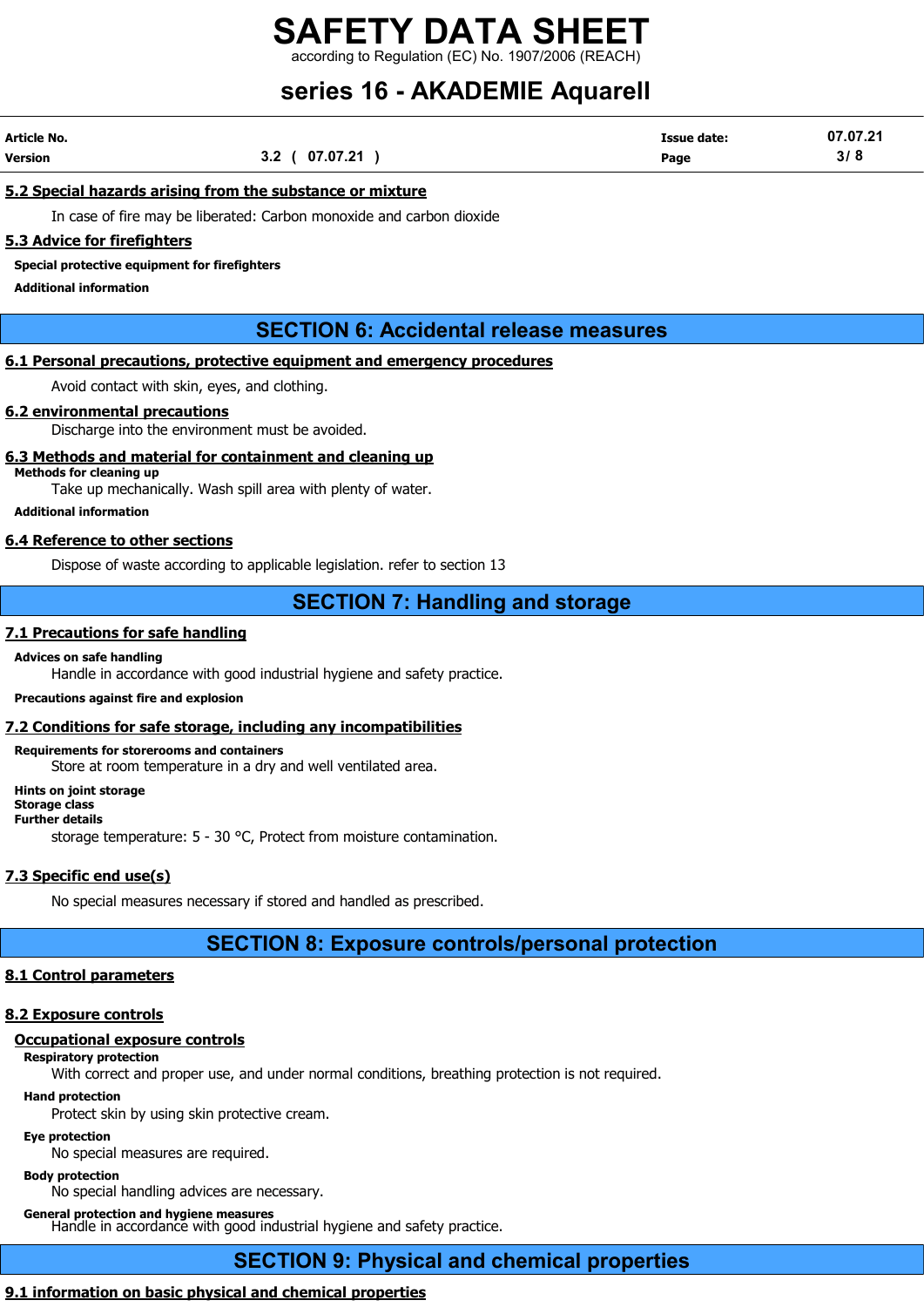# SAFETY DATA SHEET according to Regulation (EC) No. 1907/2006 (REACH)

# series 16 - AKADEMIE Aquarell

| Article No.<br>Version                                                                                                                                                                                                                                                                                           |                                        | $3.2$ ( $07.07.21$ ) |                     | <b>Issue date:</b><br>Page | 07.07.21<br>4/8 |
|------------------------------------------------------------------------------------------------------------------------------------------------------------------------------------------------------------------------------------------------------------------------------------------------------------------|----------------------------------------|----------------------|---------------------|----------------------------|-----------------|
| Form<br>Colour<br><b>Odour</b>                                                                                                                                                                                                                                                                                   | solid<br>pigmented<br>odourless        |                      |                     |                            |                 |
| Initial boiling point and<br>boiling range<br>Melting point/freezing point<br>Flash point/flash point range<br><b>Flammability</b><br><b>Ignition temperature</b><br><b>Auto-ignition temperature</b><br><b>Explosion limits</b><br><b>Refraction index</b><br><b>PH</b><br><b>Viscosity</b><br><b>Viscosity</b> |                                        | min<br>$6 - 7$       | max                 |                            |                 |
| Vapour pressure<br><b>Density</b>                                                                                                                                                                                                                                                                                | Partition coefficient: n-octanol/water |                      | $1,1 - 1,6$<br>g/ml |                            |                 |

Danger of explosion

# 9.2 Other information

# SECTION 10: Stability and reactivity

## 10.1 Reactivity

No hazardous reaction when handled and stored according to provisions.

## 10.2 Chemical stability

# 10.3 Possibility of hazardous reactions

## 10.4 Conditions to avoid

frost and heat

# 10.5 Incompatible materials

10.6 Hazardous decomposition products

SECTION 11: Toxicological information

# 11.1 Information on toxicological effects

Acute toxicity In case of inhalation No data available After swallowing No data available In case of skin contact No data available After eye contact No data available

# Practical experience

## General remarks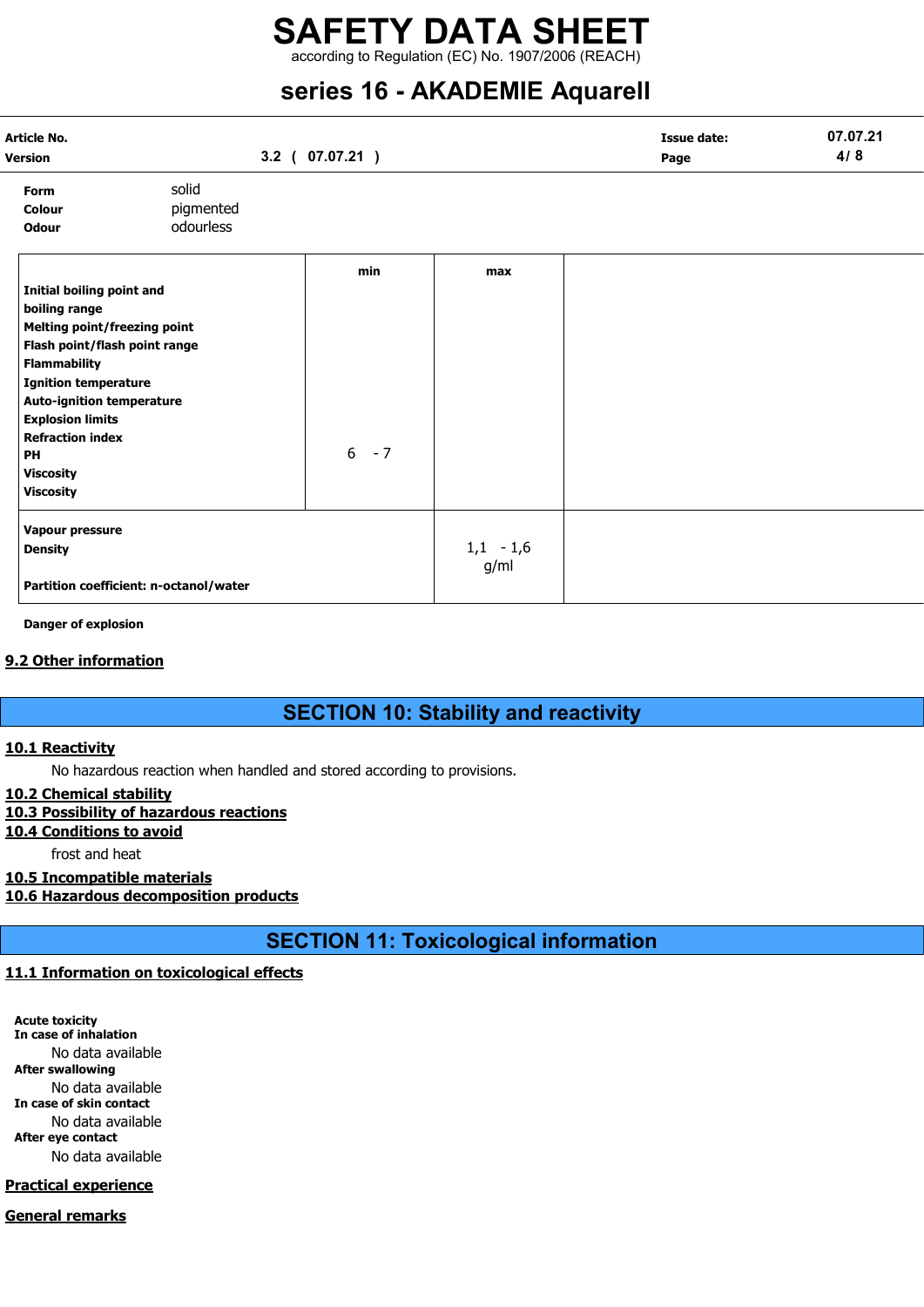according to Regulation (EC) No. 1907/2006 (REACH)

# series 16 - AKADEMIE Aquarell

| 3.2 ( 07.07.21 | Page | 5/8                |
|----------------|------|--------------------|
|                |      |                    |
|                |      | <b>Issue date:</b> |

# SECTION 12: Ecological information

## 12.1 Toxicity

Aquatic toxicity Water Hazard Class 2 WGK catalog number General information

#### 12.2 Persistence and degradability

Further details Product is partially biodegradable. Oxygen demand

## 12.3 Bioaccumulative potential

Bioconcentration factor (BCF) Partition coefficient: n-octanol/water

#### 12.4 Mobility in soil

No data available

## 12.5 Results of PBT and vPvB assessment

No data available

## 12.6 Other adverse effects

General information

SECTION 13: Disposal considerations

## 13.1 Waste treatment methods

## Product

Waste key number 08 01 12 080112 waste paint and varnish other than those mentioned in 080111 Recommendation

#### Package

Waste key number Recommendation

Non-contaminated packages may be recycled. Handle contaminated packages in the same way as the substance itself.

# Additional information

# SECTION 14: Transport information

# 14.1 UN number

## 14.2 UN proper shipping name

ADR, ADN No dangerous good in sense of these transport regulations. IMDG, IATA

Danger releasing substance

## 14.3 Transport hazard class(es)

ADR, ADN IMDG IATA

# 14.4 Packing group

# 14.5 Environmental hazards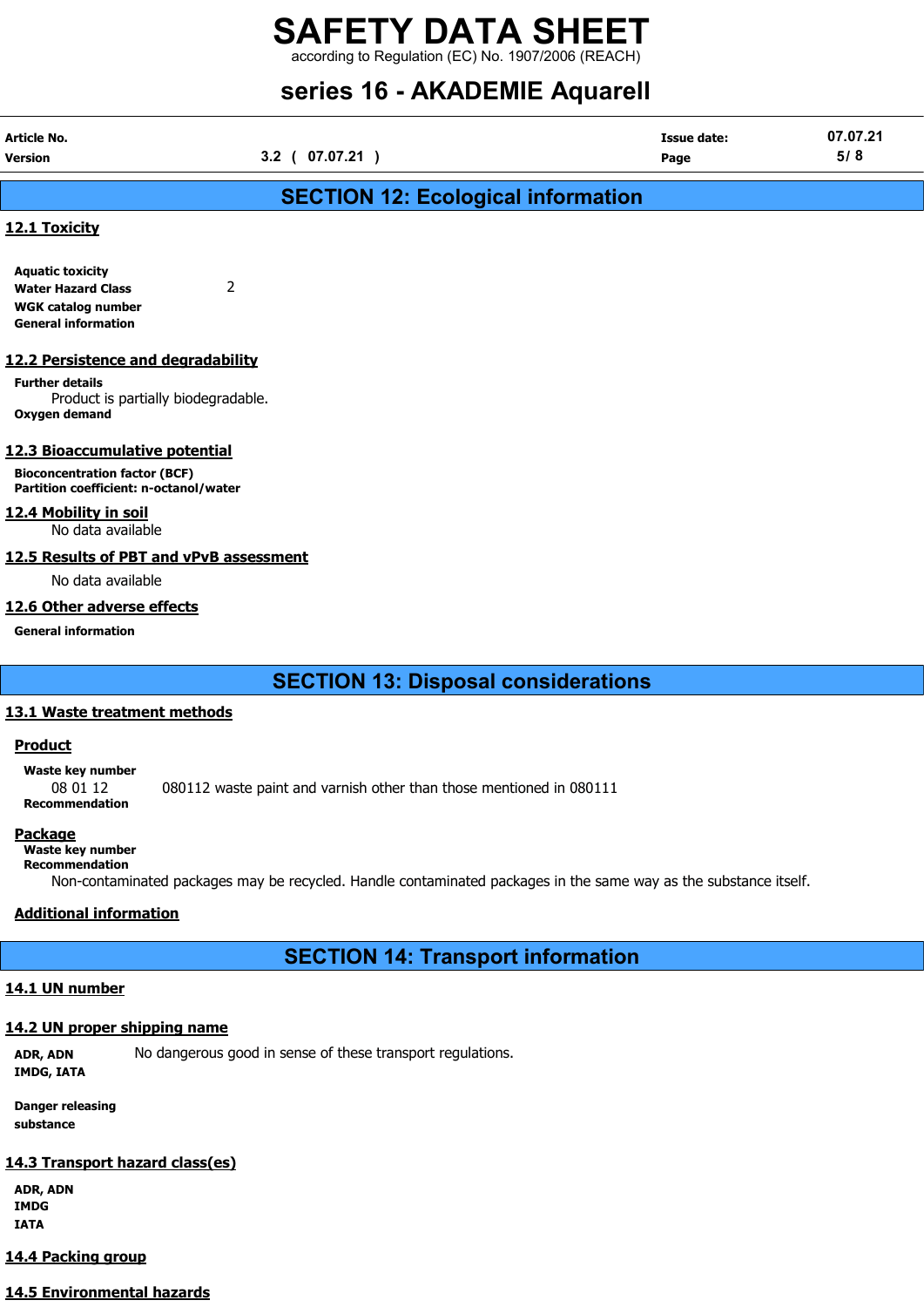according to Regulation (EC) No. 1907/2006 (REACH)

# series 16 - AKADEMIE Aquarell

| Article No. |                        | Issue date: | 07.07.21 |
|-------------|------------------------|-------------|----------|
| Version     | 07.07.21<br>י כ<br>v.L | Page        | 6/8      |

Marine Pollutant - IMDG Marine Pollutant - ADN

#### 14.6 Special precautions for user

#### Land transport (ADR/RID)

Code: ADR/RID Kemmler-number Hazard label ADR Limited quantities Package: Instructions Package: Special provisions Special provisions for packing together Portable tanks: Instructions Portable tanks: Special provisions Tank coding Tunnel restriction Remarks EQ Special provisions

## Sea transport (IMDG)

EmS Special provisions Limited quantities Package: Instructions Package: Special provisions IBC: Instructions IBC: Provisions Tank instructions IMO Tank instructions UN Tank instructions Special provisions Stowage and segregation Properties and observations Remarks EQ

## Air transport (IATA-DGR)

| Hazard                      |
|-----------------------------|
| Passenger                   |
| Passenger LQ                |
| Cargo                       |
| ERG                         |
| <b>Remarks</b>              |
| EQ                          |
| <b>Special Provisioning</b> |

# 14.7 Transport in bulk according to Annex II of MARPOL 73/78 and the IBC Code

No data available

# SECTION 15: Regulatory information

# 15.1 Safety, health and environmental regulations/legislation specific for the substance or mixture

## National regulations

## **Europe**

Contents of VOC  $[%]$  0% Contents of VOC  $[a/L]$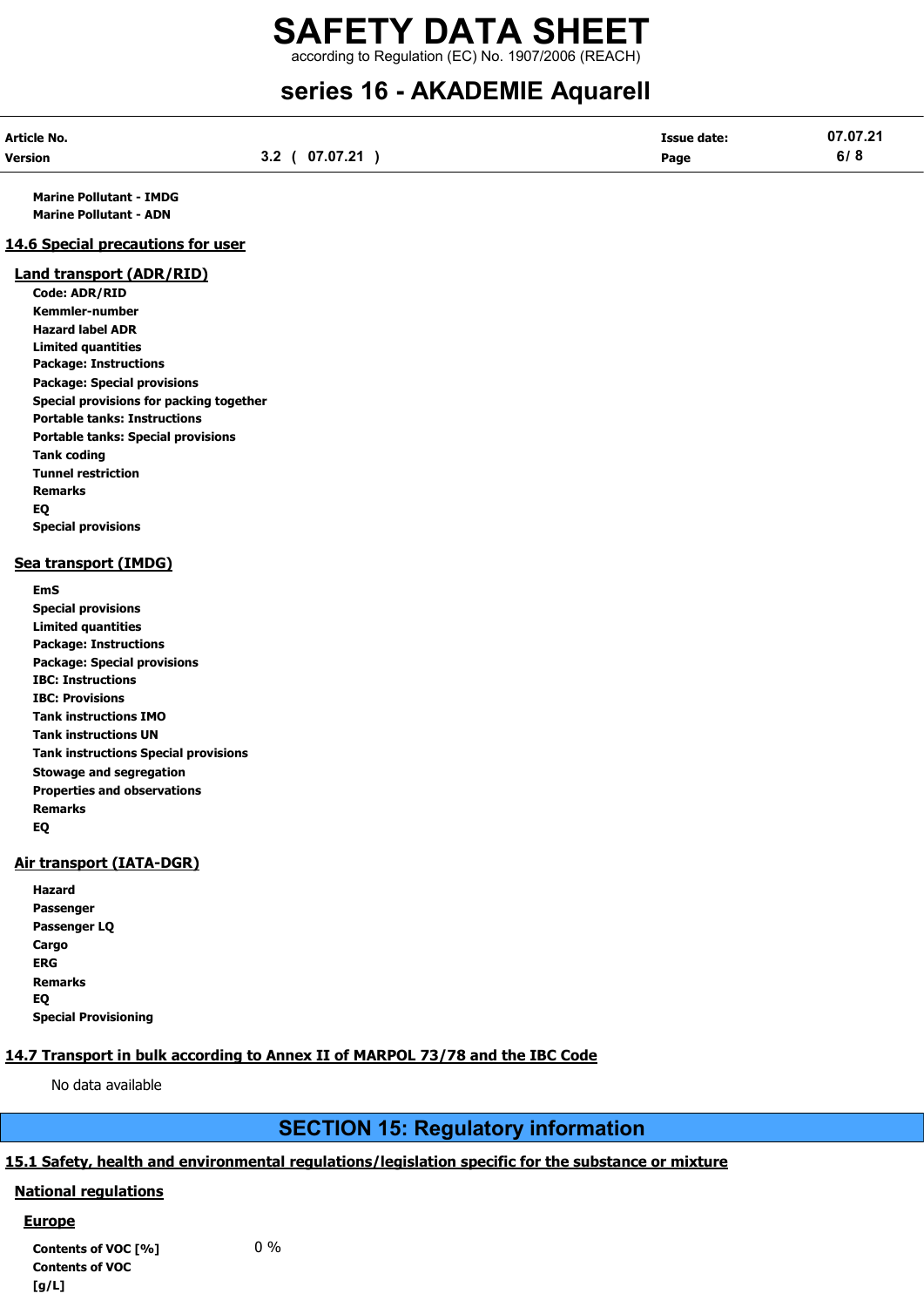according to Regulation (EC) No. 1907/2006 (REACH)

# series 16 - AKADEMIE Aquarell

| Article No. |                | <b>Issue date:</b> | 07.07.21 |
|-------------|----------------|--------------------|----------|
| Version     | 3.2 ( 07.07.21 | Page               | 7/8      |

Further regulations, limitations and legal requirements

#### **Germany**

Storage class

Water Hazard Class 2 WGK catalog number

Incident regulation Information on working limitations Further regulations, limitations and legal requirements

#### Denmark

Further regulations, limitations and legal requirements

#### Hungary

Further regulations, limitations and legal requirements

#### Great Britain

Further regulations, limitations and legal requirements

#### Switzerland

Contents of VOC [%]

0 %

Further regulations, limitations and legal requirements

#### USA

Further regulations, limitations and legal requirements Federal Regulations State Regulations

#### **Canada**

Further regulations, limitations and legal requirements

## 15.2 Chemical Safety Assessment

# SECTION 16: Other information

#### Further information

#### Hazard statements (CLP)

#### Further information

This information is abased on our current state of knowledge and describes the security standards applicable to our product for the purpose provided. The information provided here does not constitute a legally binding warranty of specific characteristics or of suitability for a specific application use of the product is thus to be adapted to the user's special conditions and checked by preliminary tests. We are thus unable to guarantee product characteristics or accept an liability for damage arising in connection with the use of our products.

#### Literature

For abbreviations and acronyms, see: ECHA Guidance on information requirements and chemical safety assessment, chapter R.20 (Table of terms and abbreviations).

#### Reason of change

#### Additional information

BIT - 1,2-benzisothiazol-3(2H)-one

CIT - 5-chloro-2-methyl-4-isothiazolin-3-one

MIT - 2-methyl-2H-isothiazol-3-one

OIT - 2-octyl-2H-isothiazol-3-one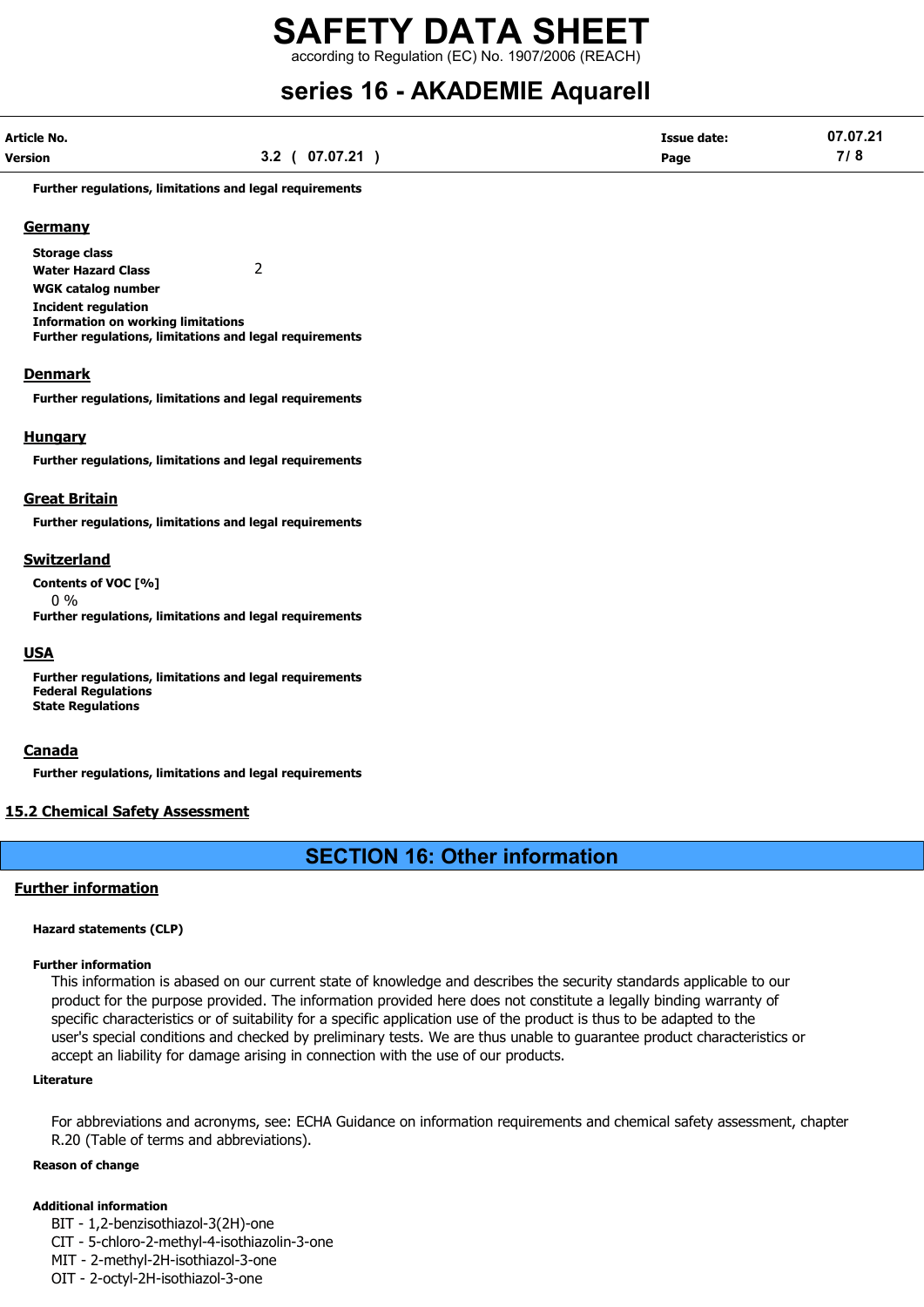| <b>Article No.</b> |                | <b>Issue date:</b> | 07.07.21 |
|--------------------|----------------|--------------------|----------|
| <b>Version</b>     | 3.2 ( 07.07.21 | Page               | 8/8      |